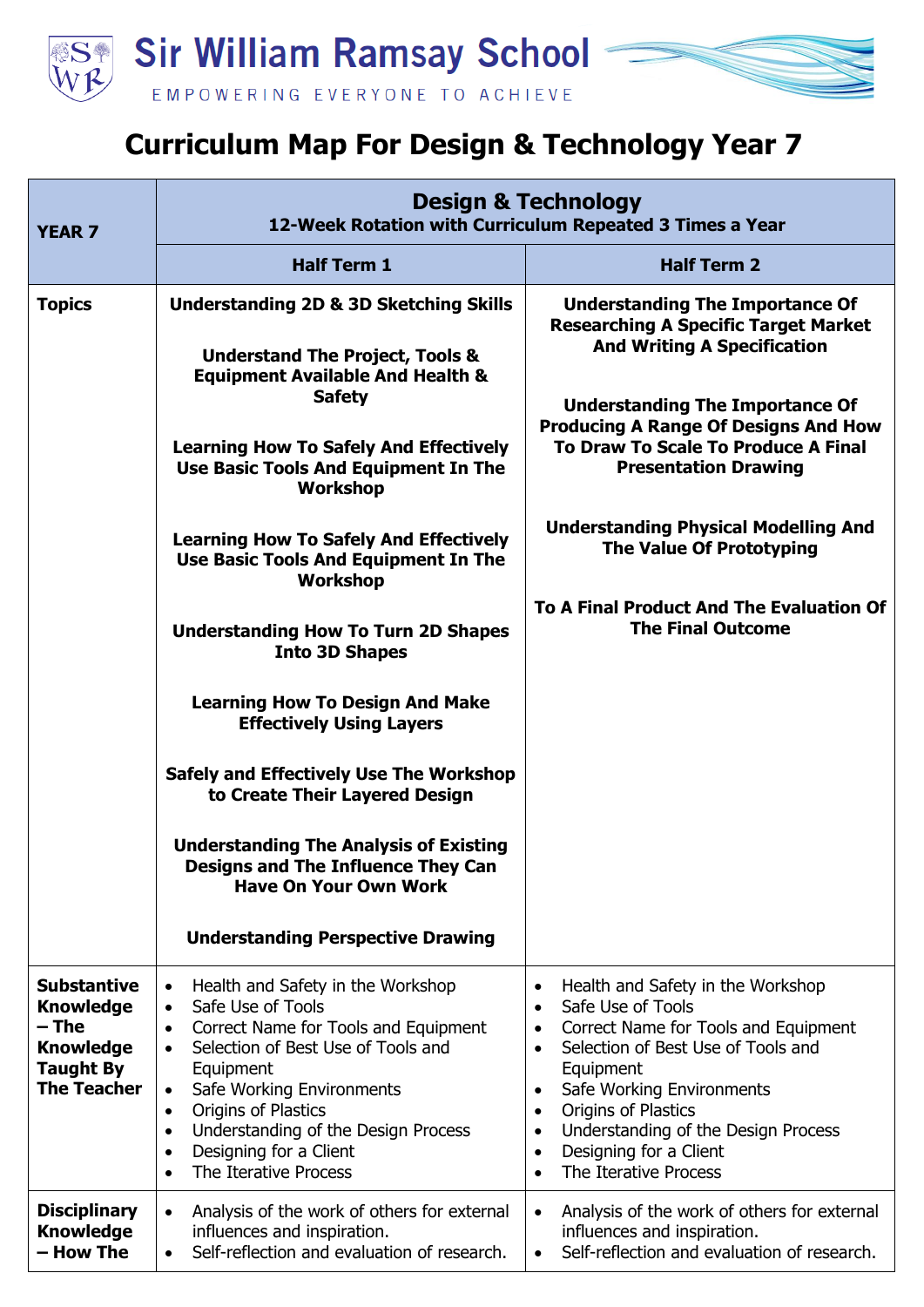| <b>Knowledge</b><br><b>Will Be</b><br>Developed &<br><b>Applied</b> | Self-reflection and evaluation of designs.<br>$\bullet$<br>Impact of plastic on the environment.<br>$\bullet$<br>Use of tessellation to improve<br>$\bullet$<br>sustainability and rates of output.<br>Responding to client feedback to meet<br>their needs.                                                                                                                                                                                                                                                                                                                                                                                                                       | Self-reflection and evaluation of designs.<br>$\bullet$<br>Impact of plastic on the environment.<br>$\bullet$<br>Use of tessellation to improve<br>$\bullet$<br>sustainability and rates of output.<br>Responding to client feedback to meet<br>$\bullet$<br>their needs.           |
|---------------------------------------------------------------------|------------------------------------------------------------------------------------------------------------------------------------------------------------------------------------------------------------------------------------------------------------------------------------------------------------------------------------------------------------------------------------------------------------------------------------------------------------------------------------------------------------------------------------------------------------------------------------------------------------------------------------------------------------------------------------|-------------------------------------------------------------------------------------------------------------------------------------------------------------------------------------------------------------------------------------------------------------------------------------|
| <b>Skills</b>                                                       | Developing 2D and 3D sketching skills.<br>$\bullet$<br>Give students an introduction to hand and<br>$\bullet$<br>machine tools and equipment and make<br>them aware of necessary H&S<br>requirements.<br>Accuracy in measuring and marking out<br>$\bullet$<br>materials and develop accurate skills to cut<br>out the material.<br>Encourage creativity.<br>٠<br>The ability to research relevant<br>$\bullet$<br>information using primary and secondary<br>research techniques.<br>Develop formal presentation style drawing<br>techniques and understanding of how<br>modelling ideas can help with the design<br>process.<br>To introduce students to basic CAD<br>modelling. | Correct selection of hand tools and<br>$\bullet$<br>equipment for safely and accurately<br>manufacturing product.<br>Being able to critically analyse product to<br>test for fitness for purpose and be able to<br>suggest suitable modifications, learn entry<br>level CAD skills. |
| <b>Links To</b><br><b>Prior</b><br><b>Learning</b>                  | Use of Maths for KS2.<br>$\bullet$<br>Use of Literacy from KS2.<br>$\bullet$<br>Individual knowledge of nature which is<br>$\bullet$<br>the given theme.<br>IT skills, using computers to research and<br>introduction to CAD.                                                                                                                                                                                                                                                                                                                                                                                                                                                     | Use of Maths for KS2.<br>$\bullet$<br>Use of Literacy from KS2.<br>$\bullet$<br>Individual knowledge of nature which is<br>$\bullet$<br>the given theme.<br>IT skills, using computers to research and<br>$\bullet$<br>introduction to CAD.                                         |
| Literacy/<br><b>Numeracy</b>                                        | Literacy: research skills, being able to<br>$\bullet$<br>develop detailed design specification which<br>has been concluded from research.<br>Numeracy: accuracy of measuring and<br>marking out.                                                                                                                                                                                                                                                                                                                                                                                                                                                                                   | Literacy: research skills, being able to<br>develop detailed design specification which<br>has been concluded from research.<br>Numeracy: accuracy of measuring and<br>marking out.                                                                                                 |
| <b>Cross</b><br><b>Curricular</b>                                   | Sustainability of Materials<br>$\bullet$<br>Use of Mathematical Modelling<br>$\bullet$<br>Scale<br>$\bullet$<br>Measuring<br>$\bullet$<br>Ratios<br>$\bullet$<br>English Language When Analysing and<br>Self-Reflecting                                                                                                                                                                                                                                                                                                                                                                                                                                                            | <b>Sustainability of Materials</b><br>$\bullet$<br>Use of Mathematical Modelling<br>Scale<br>Measuring<br>Ratios<br>English Language When Analysing and<br>Self-Reflecting                                                                                                          |
| <b>Assessment</b>                                                   | Forms quizzes testing the knowledge and<br>$\bullet$<br>retention of information from video and in<br>class tutorials for safe use of equipment.<br>Booklet based test for H&S of tools &<br>equipment.<br>Ongoing SIR marking of designs.<br>٠                                                                                                                                                                                                                                                                                                                                                                                                                                    | Ongoing SIR marking of designs.<br>$\bullet$<br>Use of the working towards/as<br>$\bullet$<br>expected/above expected/exceptional<br>grading function on Show My Homework<br>for submitted sketches.<br>Practical assessment graded against<br>criteria.                            |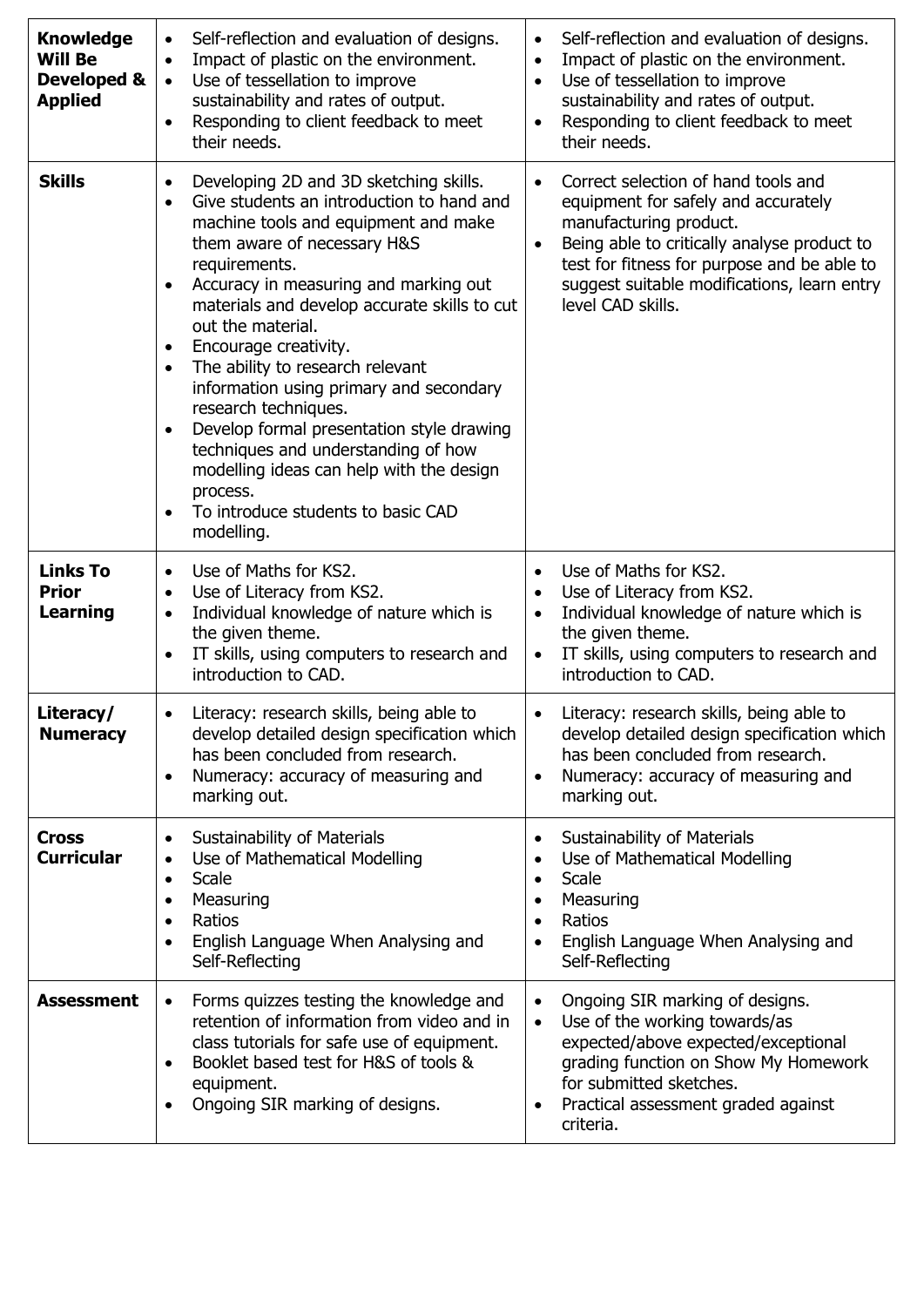| <b>YEAR 7</b>                                                                                                               | <b>FOOD</b><br>12-Week Rotation with Curriculum Repeated 3 Times a Year                                                                                                                                                                                                                                                                                                                                                                                                                                                                               |                                                                                                                                                                                                                                                                                                                                                                                                                                                                                                                                                                          |
|-----------------------------------------------------------------------------------------------------------------------------|-------------------------------------------------------------------------------------------------------------------------------------------------------------------------------------------------------------------------------------------------------------------------------------------------------------------------------------------------------------------------------------------------------------------------------------------------------------------------------------------------------------------------------------------------------|--------------------------------------------------------------------------------------------------------------------------------------------------------------------------------------------------------------------------------------------------------------------------------------------------------------------------------------------------------------------------------------------------------------------------------------------------------------------------------------------------------------------------------------------------------------------------|
|                                                                                                                             | <b>Half Term 1</b>                                                                                                                                                                                                                                                                                                                                                                                                                                                                                                                                    | <b>Half Term 2</b>                                                                                                                                                                                                                                                                                                                                                                                                                                                                                                                                                       |
| <b>Topics</b>                                                                                                               | <b>Understanding Health And Safety In The</b><br>Kitchen - Getting Ready For Cooking And<br><b>The Introduction Of Basic Cooking Skills</b>                                                                                                                                                                                                                                                                                                                                                                                                           | <b>Food Provenance And Understanding</b><br><b>Where Our Food Comes From</b>                                                                                                                                                                                                                                                                                                                                                                                                                                                                                             |
|                                                                                                                             | <b>Looking At Different Fruits Used In</b><br><b>Cooking And Sensory Evaluation</b>                                                                                                                                                                                                                                                                                                                                                                                                                                                                   | <b>Baking And Using The Oven</b><br><b>Looking At Alternative Proteins And</b><br><b>Vegetarians And Vegans</b>                                                                                                                                                                                                                                                                                                                                                                                                                                                          |
| <b>Substantive</b><br><b>Knowledge</b><br>– The<br><b>Knowledge</b><br><b>Taught By</b><br><b>The Teacher</b>               | Health and Safety in the Kitchen<br>$\bullet$<br>Safe Use of Kitchen Equipment<br>$\bullet$<br>Correct Name and Use of Equipment<br>$\bullet$<br>Selection of Best Use of Small Kitchen<br>$\bullet$<br>Equipment<br>Acquiring The Correct Equipment For The<br>$\bullet$<br><b>Task</b><br>Following a Recipe to Achieve An Outcome<br>$\bullet$<br>Understanding The Nutritional Value of<br>$\bullet$<br>Different Foods<br>Designing and Planning Recipes<br>$\bullet$<br>Nutrition and The Eatwell Guide<br>$\bullet$                            | Health and Safety in the Kitchen<br>$\bullet$<br>Safe Use of Kitchen Equipment<br>$\bullet$<br>Correct Name and Use of Equipment<br>$\bullet$<br>Selection of Best Use of Small Kitchen<br>Equipment<br>Acquiring The Correct Equipment For The<br>$\bullet$<br><b>Task</b><br>Following a Recipe To Achieve An<br>$\bullet$<br>Outcome<br>Understanding The Nutritional Value of<br>$\bullet$<br><b>Different Foods</b><br>Designing and Planning Recipes For a<br>$\bullet$<br><b>Target Group</b><br>Origins of Food Sources<br>$\bullet$<br>Food Choice<br>$\bullet$ |
| <b>Disciplinary</b><br><b>Knowledge</b><br>- How The<br><b>Knowledge</b><br><b>Will Be</b><br>Developed &<br><b>Applied</b> | Analysis of the work of others for<br>inspiration.<br>Self-reflection and evaluation of skills and<br>design.<br>Impact of nutritional knowledge on our<br>$\bullet$<br>health.<br>Responding to peer assessment and<br>$\bullet$<br>evaluation through sensory testing.                                                                                                                                                                                                                                                                              | Analysis of the work of others for<br>$\bullet$<br>inspiration.<br>Impact of nutritional knowledge on our<br>health.<br>The effect of food miles on the<br>$\bullet$<br>environment and climate change.<br>The effect of food packaging on the<br>$\bullet$<br>environment.<br>Consideration of why people choose to be<br>$\bullet$<br>vegan or vegetarian.<br>Responding to peer assessment and<br>$\bullet$<br>evaluation through sensory testing.<br>Self-reflection and evaluation of research,<br>$\bullet$<br>skills, design and research.                        |
| <b>Skills</b>                                                                                                               | The use of culinary terms.<br>$\bullet$<br>How to work safely and prevent a hazard.<br>$\bullet$<br>Washing up skills and working in a team.<br>$\bullet$<br>Knife skills and vegetable cutting,<br>$\bullet$<br>weighing and measuring ingredients and<br>reading a recipe.<br>Using a range of equipment including the<br>$\bullet$<br>cooker.<br>Taste testing and sensory evaluation of<br>foods with Smoothie making using a<br>blender.<br>Understanding the five food groups in the<br>Eatwell guide and the importance of a<br>balanced diet. | Development of skills learnt in term 1.<br>$\bullet$<br>Learning how to research for recipes,<br>$\bullet$<br>designing dishes and writing a time plan<br>for independent work.<br>Cooking and presenting dishes using<br>$\bullet$<br>garnish and evaluating for taste and<br>appearance using sensory language and<br>know how to suggest improvements.                                                                                                                                                                                                                |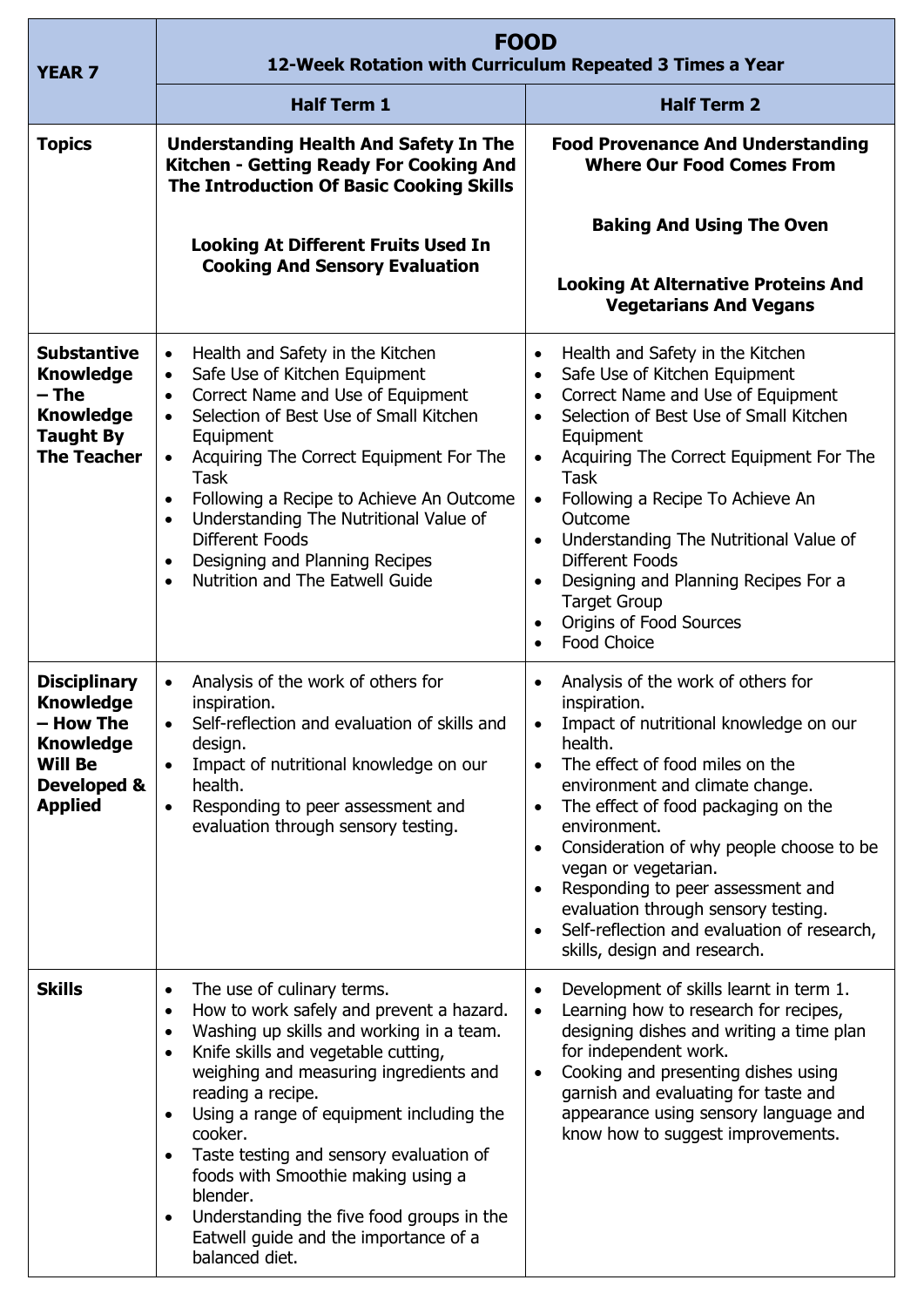|                                                    | Making a Healthy salad and a fruit<br>$\bullet$<br>crumble.                                                                                                                                                                                                          |                                                                                                                                                                                                                                                                                                                           |
|----------------------------------------------------|----------------------------------------------------------------------------------------------------------------------------------------------------------------------------------------------------------------------------------------------------------------------|---------------------------------------------------------------------------------------------------------------------------------------------------------------------------------------------------------------------------------------------------------------------------------------------------------------------------|
| <b>Links To</b><br><b>Prior</b><br><b>Learning</b> | Skills gained at KS2, cooking clubs or<br>$\bullet$<br>cooking at home.<br>Some students have cooked a lot and<br>$\bullet$<br>others have no experience in working in a<br>kitchen environment.<br>Some students will be familiar with the<br>Eatwell guide at KS2. | Students will continue to develop their<br>$\bullet$<br>skills in using a knife accurately and with<br>precision.<br>They will use the whole of the oven safely<br>to make a range of baked goods.<br>They will use their knowledge of healthy<br>$\bullet$<br>eating to create their own healthy dish for<br>assessment. |
| Literacy/<br><b>Numeracy</b>                       | Numeracy - weighing and measuring<br>$\bullet$<br>accurately.<br>Literacy - subject specific terminology<br>$\bullet$<br>used in various written topics.                                                                                                             | Numeracy - weighing and measuring<br>$\bullet$<br>accurately, application of ratio.<br>Literacy - subject specific terminology<br>used in research, writing a recipe and<br>evaluation.                                                                                                                                   |
| <b>Cross</b><br><b>Curricular</b>                  | Healthy eating and lifestyle choices.<br>$\bullet$<br>Science and P.E. - learning about the body<br>$\bullet$<br>and how nutrition is important to keep our<br>bodies working.                                                                                       | Healthy eating and lifestyle choices.<br>$\bullet$<br>Learning the skills for the wider world.<br>$\bullet$<br>Science and Geography - the impact of the<br>$\bullet$<br>food industry on the environment and<br>where our food comes from.                                                                               |
| <b>Assessment</b>                                  | Interactive quiz on the Eatwell guide.<br>$\bullet$<br>Teacher observation of practical skills.<br>$\bullet$                                                                                                                                                         | Food assessment designing and making a<br>$\bullet$<br>healthy snack for the Ramsay Cafe<br>suitable for a year 7 using skills learnt.<br>Research, planning, making and<br>evaluation.<br>End of term multiple choice test.                                                                                              |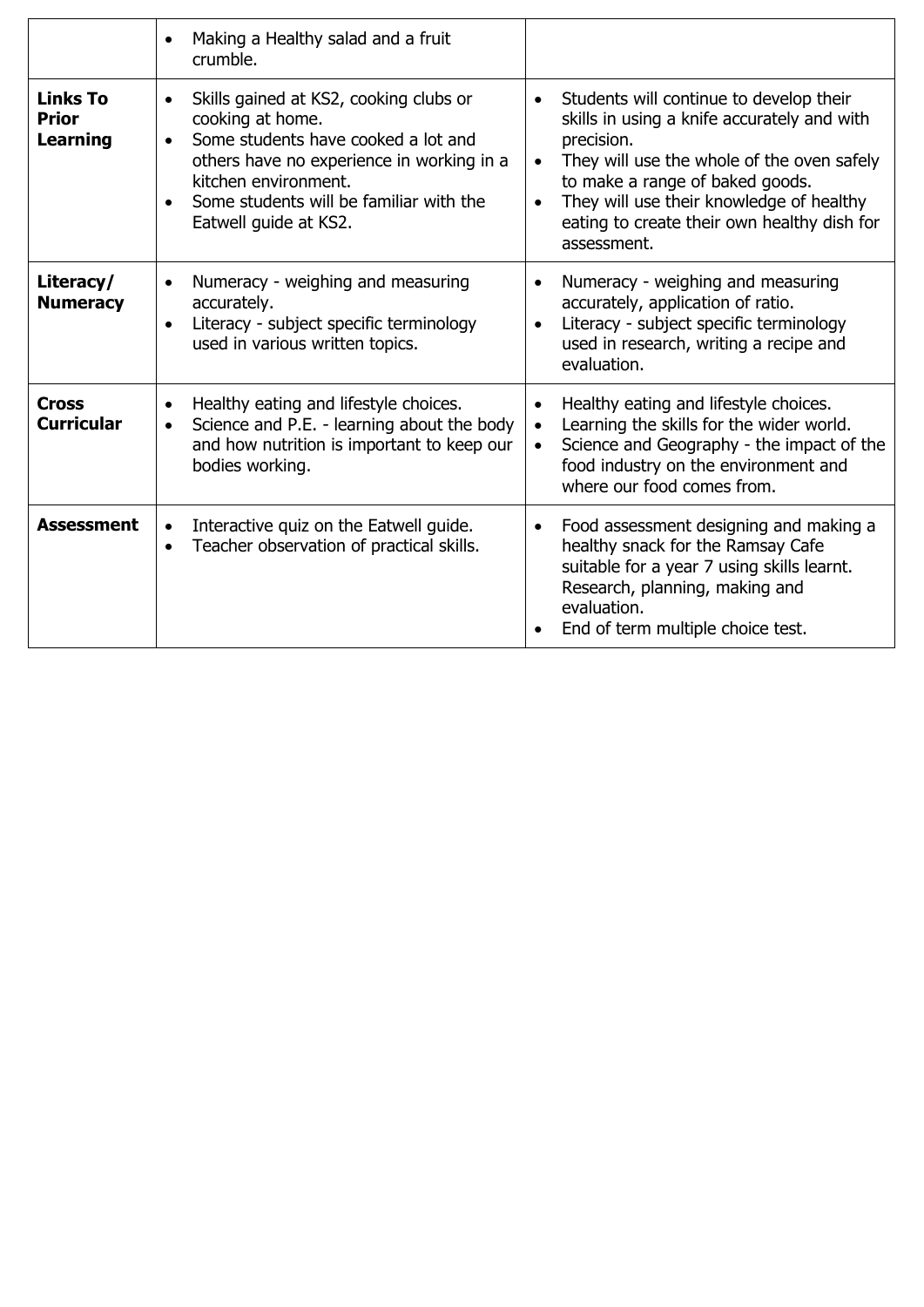| <b>YEAR 7</b>                                                                                                               | <b>TEXTILES</b><br>12-Week Rotation with Curriculum Repeated 3 Times a Year                                                                                                                                                                                                                                                                                                                                                                                                                                                                       |                                                                                                                                                                                                                                                                                                                                                                               |
|-----------------------------------------------------------------------------------------------------------------------------|---------------------------------------------------------------------------------------------------------------------------------------------------------------------------------------------------------------------------------------------------------------------------------------------------------------------------------------------------------------------------------------------------------------------------------------------------------------------------------------------------------------------------------------------------|-------------------------------------------------------------------------------------------------------------------------------------------------------------------------------------------------------------------------------------------------------------------------------------------------------------------------------------------------------------------------------|
|                                                                                                                             | <b>Half Term 1</b>                                                                                                                                                                                                                                                                                                                                                                                                                                                                                                                                | <b>Half Term 2</b>                                                                                                                                                                                                                                                                                                                                                            |
| <b>Topics</b>                                                                                                               | <b>Introduction To Textiles</b><br><b>Designing And Creating A Functional Bag</b>                                                                                                                                                                                                                                                                                                                                                                                                                                                                 | <b>Development Of Practical Skills Involved</b><br><b>In Cutting Out And Constructing A</b><br><b>Drawstring Bag</b><br><b>With Extension Practical Task Of Making</b><br><b>Bunting Or Juggling Balls</b>                                                                                                                                                                    |
| <b>Substantive</b><br><b>Knowledge</b><br>– The<br><b>Knowledge</b><br><b>Taught By</b><br><b>The Teacher</b>               | Health and Safety in the Workshop<br>$\bullet$<br>Safe Use of Tools<br>$\bullet$<br>Correct Name for Tools and Equipment<br>Selection of Best Use of Tools and<br>$\bullet$<br>Equipment<br>Safe Working Environments<br>$\bullet$<br>Origins of Polyester and Cotton<br>$\bullet$<br>Understanding of the Design Process<br>$\bullet$<br>Designing For a Client<br>$\bullet$<br>Development of practical skills -<br>$\circ$<br>use of the sewing machine, fabric<br>embellishment including using<br>Brusho and sublimation printing            | Health and Safety in the Workshop<br>$\bullet$<br>Safe Use of Tools<br>$\bullet$<br>Correct Name for Tools and Equipment<br>Selection of Best Use of Tools and<br>$\bullet$<br>Equipment<br>Safe Working Environments<br>$\bullet$<br>Origins of Polyester and Cotton<br>$\bullet$<br>Understanding of the Design Process<br>$\bullet$<br>Designing for a Client<br>$\bullet$ |
| <b>Disciplinary</b><br><b>Knowledge</b><br>- How The<br><b>Knowledge</b><br><b>Will Be</b><br>Developed &<br><b>Applied</b> | Analysis of the work of others for external<br>$\bullet$<br>influences and inspiration.<br>Self-reflection and evaluation of research.<br>$\bullet$<br>Self-reflection and evaluation of designs.<br>$\bullet$<br>Impact of polyester and carbon footprint<br>$\bullet$<br>on the environment.<br>Product analysis of existing bags.<br>Fabric construction looking at knitting,<br>$\bullet$<br>non-woven and weaving with a sample of<br>weaving being produced.<br>Writing a design specification.<br>Designing a functional bag.<br>$\bullet$ | Analysis of the work of others for external<br>$\bullet$<br>influences and inspiration.<br>Self-reflection and evaluation of research.<br>$\bullet$<br>Self-reflection and evaluation of drawstring<br>$\bullet$<br>bag.                                                                                                                                                      |
| <b>Skills</b>                                                                                                               | Correct selection and safe use of<br>$\bullet$<br>equipment.<br>Development of skills including pinning,<br>$\bullet$<br>cutting out, tacking, use of the sewing<br>machine and the iron.<br>Be able to critically evaluate other<br>designers' work.<br>Develop creativity and risk taking while<br>designing.                                                                                                                                                                                                                                   | Correct selection and safe use of<br>$\bullet$<br>equipment.<br>Development of skills including pinning,<br>$\bullet$<br>cutting out, tacking, use of the sewing<br>machine and the iron.<br>Being able to critically analyse product to<br>$\bullet$<br>test for fitness for purpose and be able to<br>suggest suitable modifications.                                       |
| <b>Links To</b><br><b>Prior</b><br><b>Learning</b>                                                                          |                                                                                                                                                                                                                                                                                                                                                                                                                                                                                                                                                   | In the first half term students will all use<br>$\bullet$<br>the sewing machine to produce practice<br>samples. We use the computerised<br>machines initially to allow them to<br>concentrate on accuracy. When confident<br>they can progress onto the other machines<br>where speed control is more challenging.                                                            |
| Literacy/<br><b>Numeracy</b>                                                                                                | Literacy - subject-specific terminology,<br>research skills, being able to develop                                                                                                                                                                                                                                                                                                                                                                                                                                                                | Literacy - subject-specific terminology,<br>research skills, being able to develop                                                                                                                                                                                                                                                                                            |